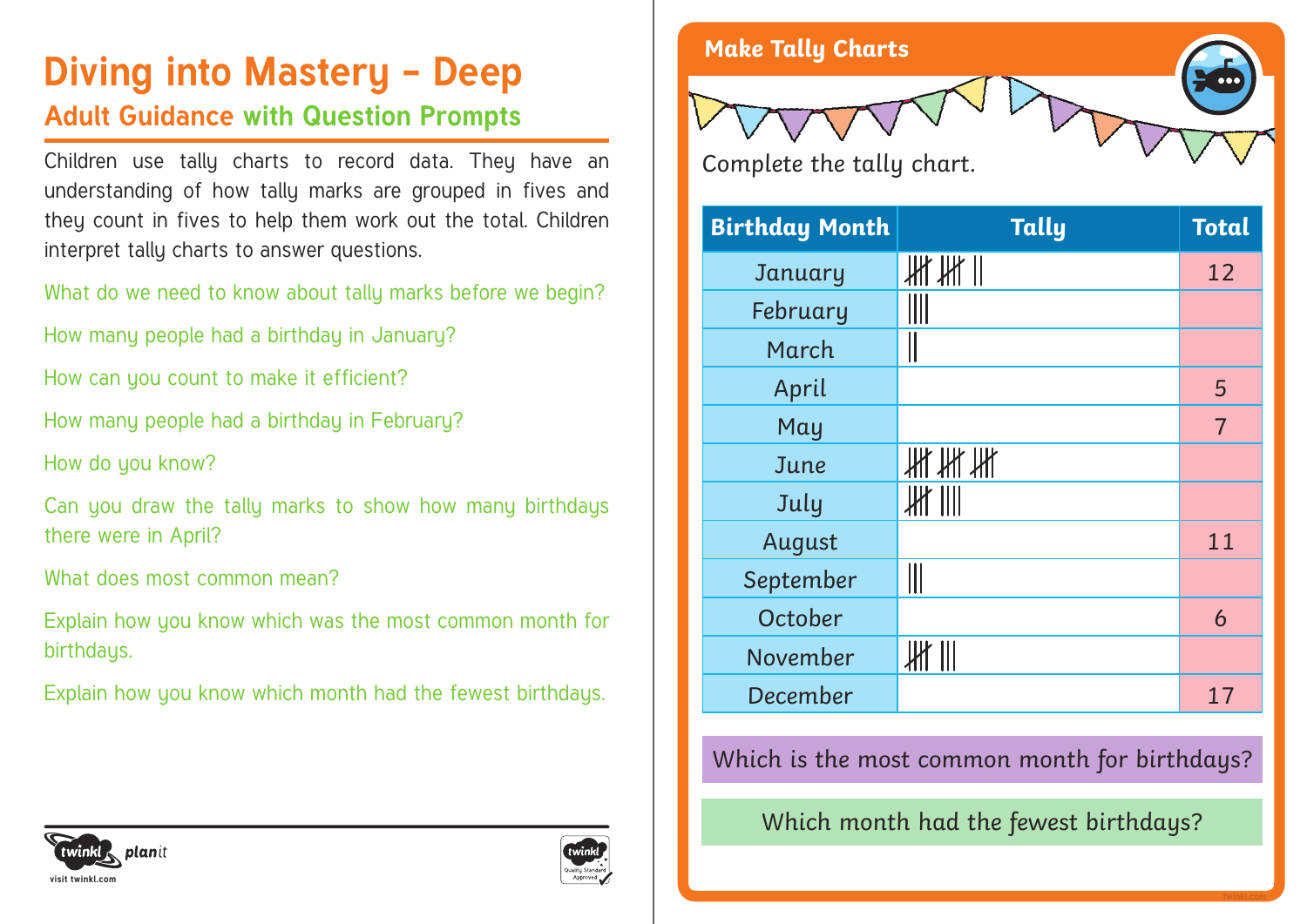# **Diving into Mastery - Deeper** Make Tally Charts

## **Adult Guidance with Question Prompts**

Children spot errors in a tally chart by comparing the tally marks to the total. They explain the way five marks are written.

Can you count up the tally marks to check they match the total?

How can you count to make it efficient?

Which totals are incorrect?

How do you know?

What should the total be?

Alex thinks the tally marks should be written like this. Explain why he is wrong.



100 children were asked to choose their favourite party foods. Which foods have the wrong total?

| <b>Party Food</b> | <b>Tally</b> | <b>Total</b> |
|-------------------|--------------|--------------|
| crisps            | 批批批批         | 22           |
| jelly             |              | 19           |
| cake              | 批批批批批        | 24           |
| sandwiches        |              | 8            |
| ice cream         |              | 41           |

## Count the tally marks to work out the correct totals.